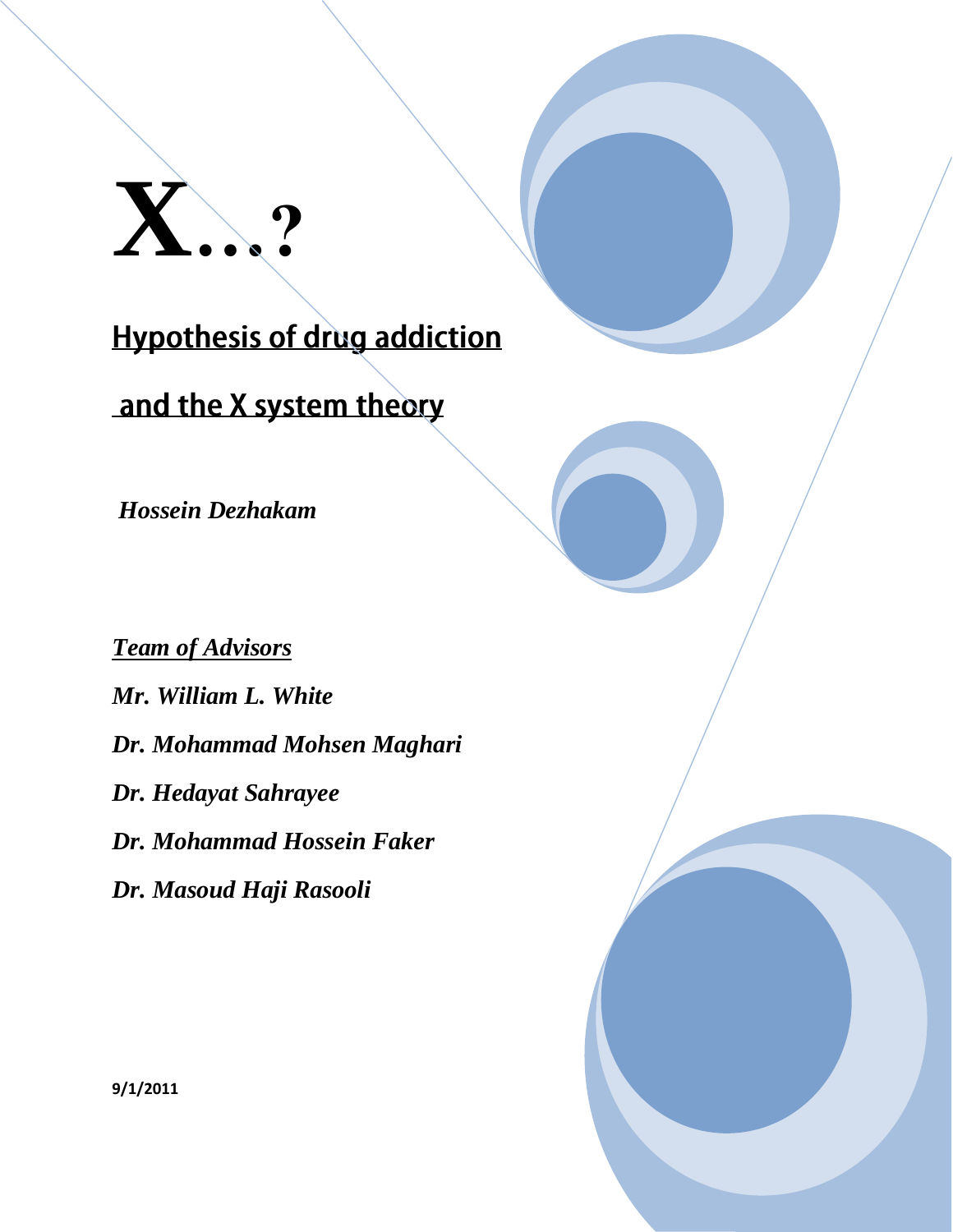*An invitation for the experts to research and evaluate the X system theory and the DST method and its results inside and outside of Congress 60, or on the national and international setting*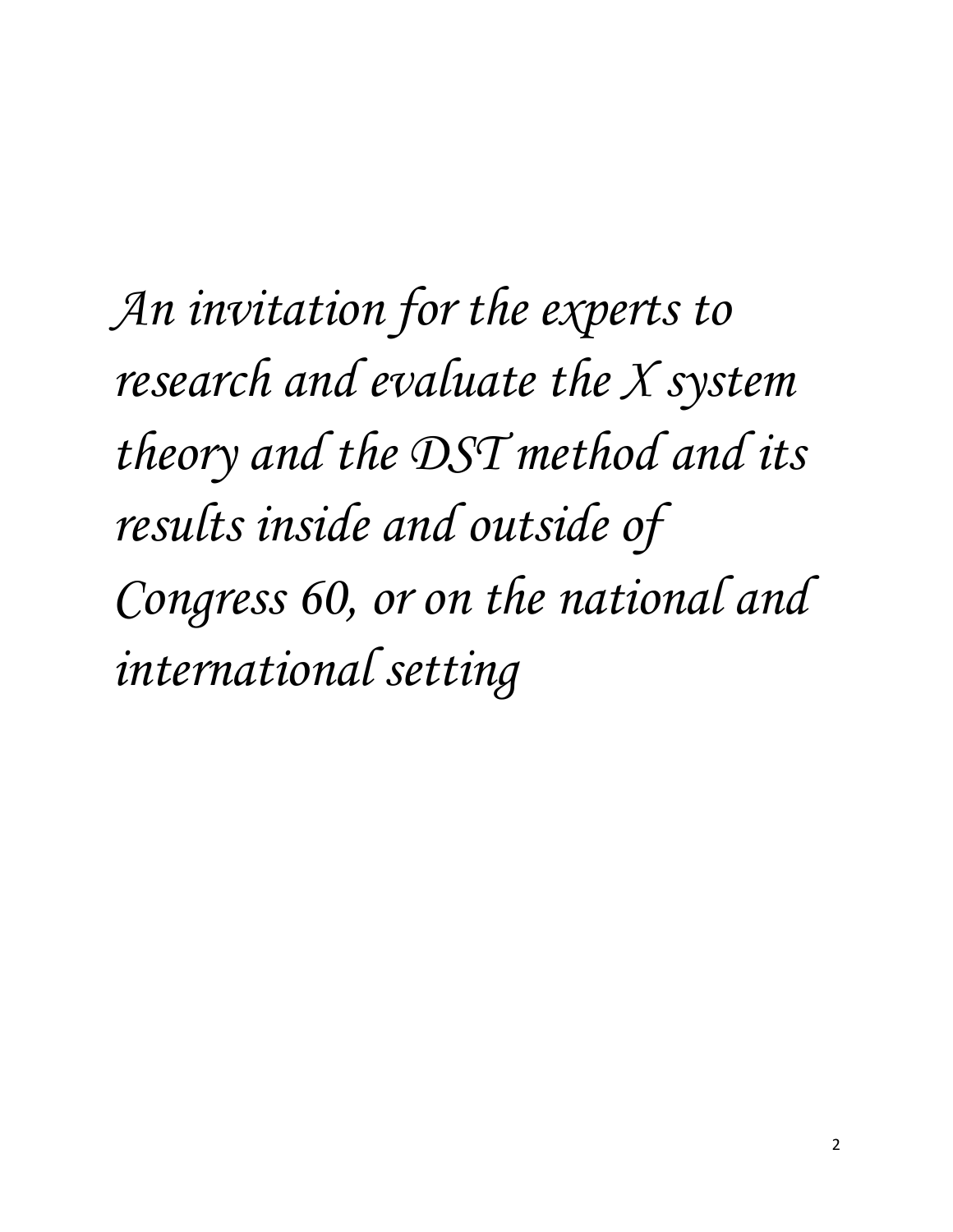# Hypothesis of drug addiction and the X system theory

**Objective:** an invitation for the experts to research and evaluate the X system theory and the DST method and its results inside and outside of Congress 60, or on the national and international scene.

This article aims to challenge the current treatment methods of drug addiction and their claim of a quick recovery (e.g. one week or one month) from addiction to alcohol, narcotics and sedatives which is impossible due to the physiological and psychological damages incurred as a result of long term addiction.

These methods are incomplete because proper treatment requires time and one cannot announce the end of a treatment before understanding the full extent of the damages of drug or alcohol addiction.

I will examine the common points between drug addiction and other mental and physical chronic diseases so that if we cure the addiction disease, then we can cure the other diseases that have remained incurable to this date.

# **Introduction:**

Based on my experience of 17 years of addiction to hashish, alcohol and opium and numerous, unsuccessful attempts at quitting under the supervision of the experts; I envisioned a new path.

First I eliminated hashish and alcohol from my daily routine and I based my drug consumption solely on opium. This was not very difficult as I was consuming a high amount of opium on a daily basis.

My next move was to alter my perception of opium in a positive manner; instead of viewing opium as a drug, I looked at it as medicine.

Thereafter, I established a timetable and fixed dosages for my drug (medicine) intakes so that I could taper my consumption using designated time periods called steps.

The result was that my opium consumption reached almost zero after an eleven month period and I stopped it altogether very comfortably; there were no withdrawal symptoms at all.

The event was astonishing and unbelievable and it led to invention of the DST method which is explained in the book 'Crossing the zone 60 degrees below zero'.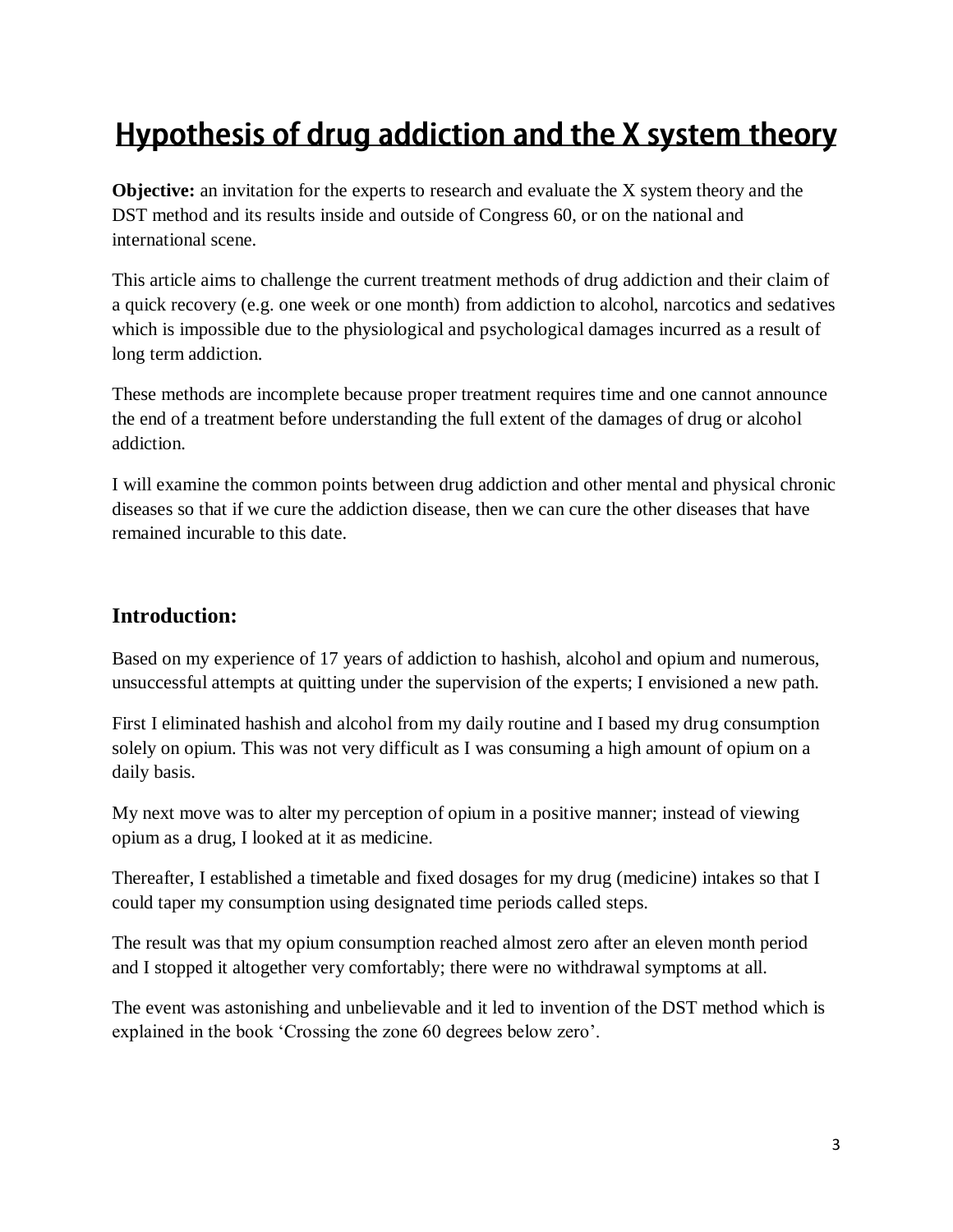In 1998 and after curing my addiction, I founded an NGO called Congress60 and began treating drug addiction using opium and opium tincture as medicine on other substance abusers according to the DST method of gradual tapering. The results were excellent and hard to believe; they are documented and available upon request.

While carrying out these treatments, it was observed that DST method works best for opium addiction. However, tapering of other drugs such as Heroin, methamphetamine, crack, alcohol and hashish did not produce the optimum results and individuals did not maintain a healthy physical, mental and spiritual balance even though in some cases the drug was tapered significantly and at times, completely.

Therefore, it was decided to substitute small dosages of opium instead of their own drug of choice and tapering was implemented after successful substitution. This move produced tremendous results; and today, many individuals who were addicted to different kinds of drugs and narcotics, were able to use opium as medicine and attain perfect cure through the DST method.

We have more than three thousand individuals who are drug free using the DST method and we have the documents and evidence to show for it.

An important and fundamental discovery that I came across accidentally is detailed below.

Since 1998 many individuals, who were cured by the DST method, informed me that they had suffered from certain illnesses or physical and mental complications prior to their drug addiction. They shared with me that these illnesses or complications were completely cured after their DST method of treatment using opium as medicine or at least, many of their difficult symptoms had disappeared.

At first I did not pay a lot of attention to this as I assumed this might just be rare accidents. However, as the number of cases increased over the years, I began to study the relationship between drug addiction and most chronic physical, emotional and mental conditions or illnesses.

I shall briefly share the results of my research and study in the following paragraphs titled 'The X system theory and Hypothesis of drug Addiction'. Of course, proof of this theory which I strongly believe in, is beyond my abilities. However, the experts and scientists in this field locally and on the international level, could carry out extensive research on the matter.

The medical files and records of these individuals are available upon request and all members of congress60 hereby announce their willingness for any sort of cooperation.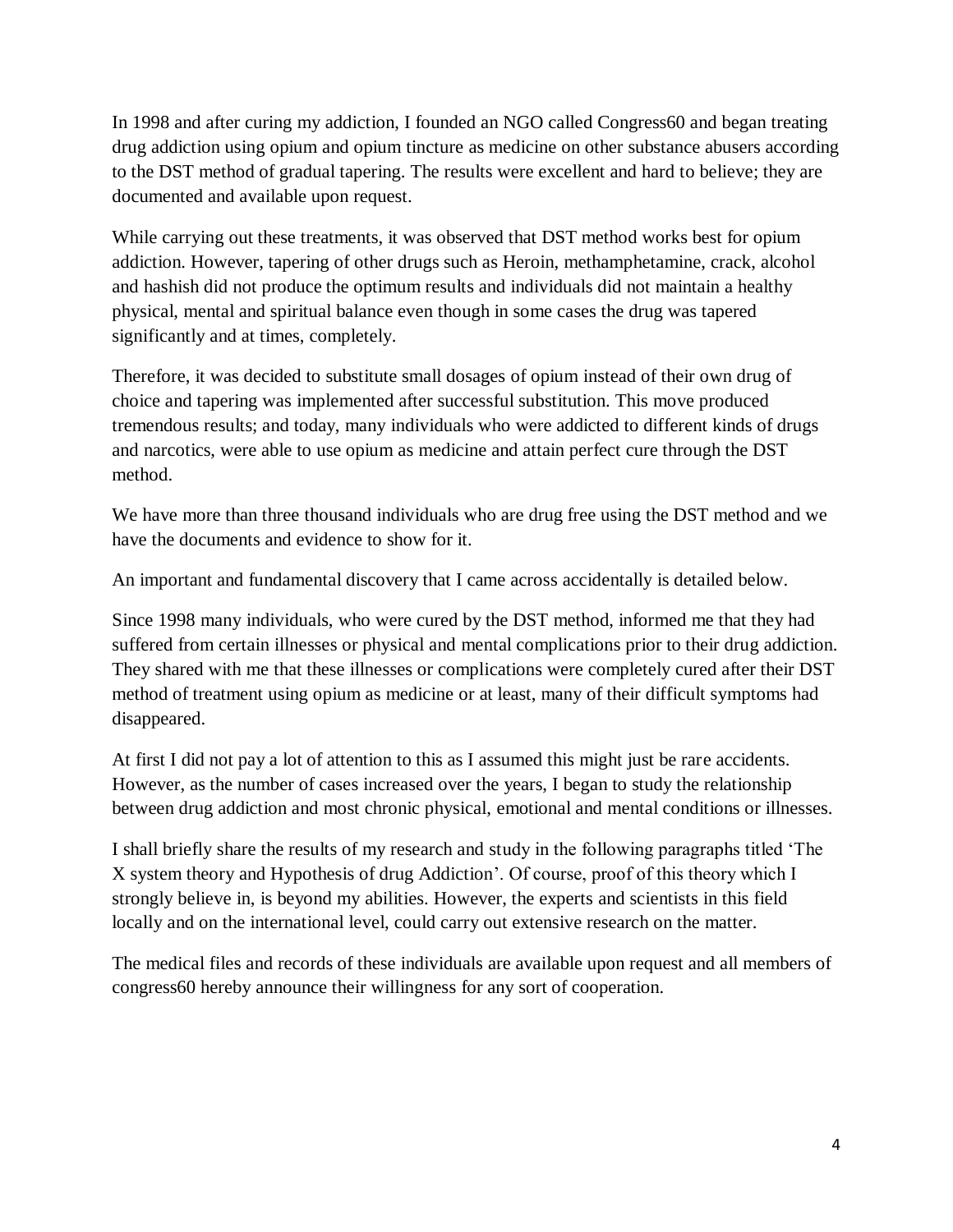# **The method of research:**

The original research began in 1984 when I decided to quit my opium addiction by seeking cure through various methods of treatment; after several failed attempts and defeats without an actual result, I decided to investigate my own addiction scientifically.

In this research, my main source of information and results in the field of addiction were my own personal experiences and observations until the year 1998 when I established Congress 60.

Since then and as a result of assisting thousands of addicts come out of drug addiction, I obtained new insights. During this period I managed to talk to many addicts who had tried to quit though various methods and understand their concerns and difficulties. I compared their views and observations and assessed their shortcomings.

Furthermore, I added the studies I had done on the physiological aspect of human brain and attain the desired result. In fact, I want to state that my main source is the thousands of addicts that I've worked with in addition to my own experience of drug addiction.

# **Research findings:**

As I mentioned above, since my findings are through filed researches and operation, I had to define new terminologies and models to clarify my objectives. I do hope other experts and scientists active in this field spend some time to explore my findings and theory and upon acceptance, share their feedback.

Below I shall explain the terminologies and definitions.

## **The X system:**

This system includes all the neurotransmitters, hormones, biochemical mediators, their influence and reactions on each other and also all the internal organs or parts of the physical human body; some of these reactions have been discovered by science today and some, still remain unknown.

## **The anti X system:**

This refers to all kinds of narcotics, drugs, psychedelics, stimulants, alcoholic beverages, antidepressants, sedatives, and relaxants which are abused on regular bases and which cause serious damages to the X system within the human's physical body.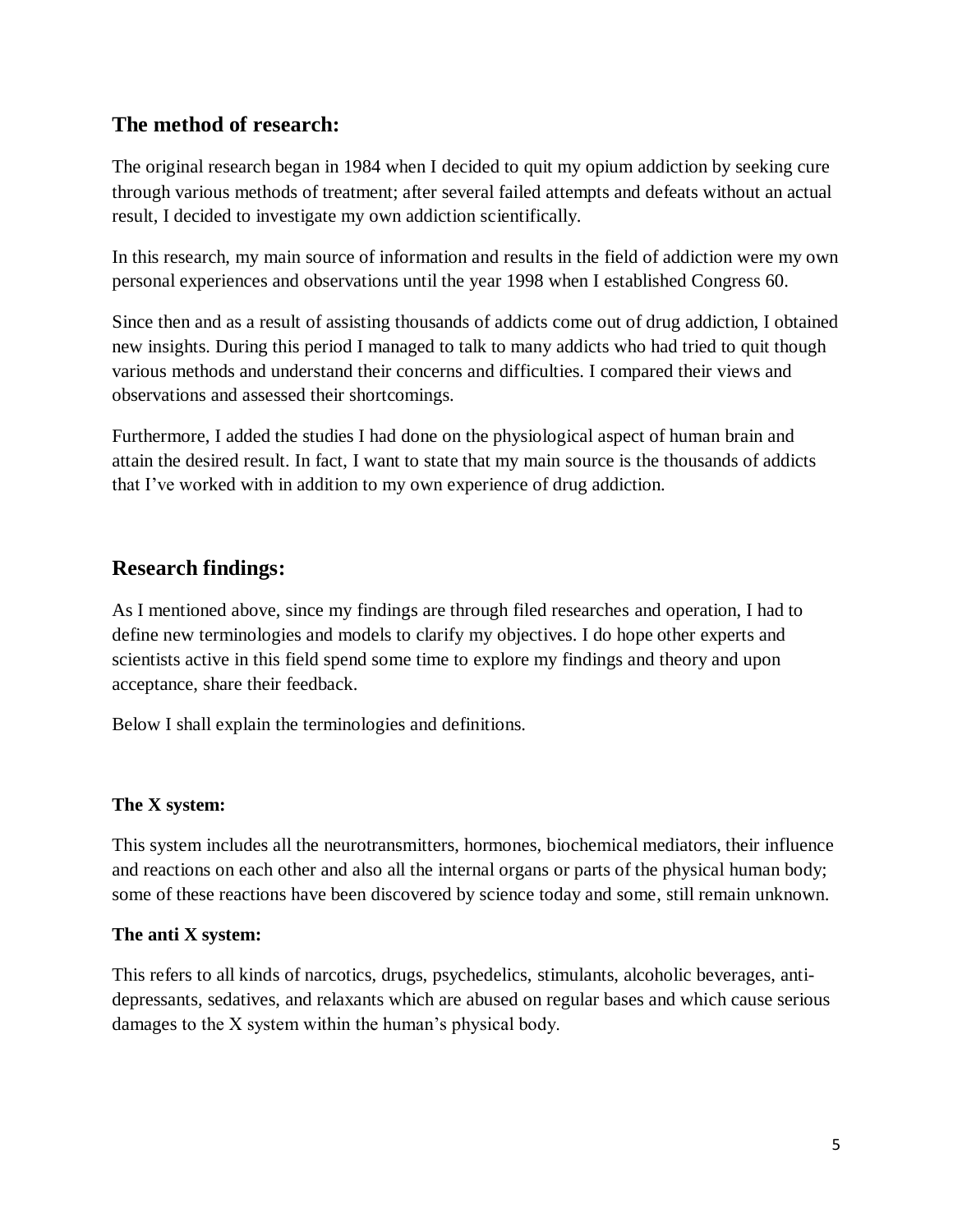Of course, negative thoughts, stress and other mental, psychological and spiritual distress could also damage the X system.

### **What does the X system theory say:**

According to this theory all kinds of drug addiction and chronic conditions or illnesses being physical, mental or emotional could be cured by regaining the balance of an otherwise imbalanced or damaged X system.

## **The theory:**

Since all drugs, narcotics and alcoholic beverages pass through the brain's blood stream, they are able to interfere with performance of the X system and due to regular use or consumption of these anti X substances, a sort of substitution takes place. In other words, when external substances (drugs or alcohol) are regularly imported into the X system, they gradually replace or substitute the body's natural opioid and affect the balance of this vital system. This means that the continuous flow of anti X from external sources into the physical body damages the biochemical balance of the X system; this includes a disruption in the production line of vital chemicals in our body such as Dopamine, Serotonin, Endorphin, Encephalin and other essential opioid. They gradually exit the natural cycle of reproduction and are no longer produced in the body and this leads to complete dependency on external drugs.

Thus, the imbalance of the X system is the basis and foundation of the negative impact of drug addiction on the organism and any shortcomings or poor quality in the natural functioning of the X system. This is the root cause of all physical, mental and psychological complications which are regarded in some cases as impossible to cure.

I believe this theory should be researched, experimented and contemplated on by all experts in the field.

#### **Scales of measure:**

The same reason we have meter as the scale to measure length and kilogram to measure weight, it is recommended that we have a scale to better understand drug addiction. The best choice is to choose a drug that helps us better understand and compare addictive drugs. Once we do this comparison we can determine the best treatment to cure addiction to these substances.

I have chosen opium because it has been recognized as the most healing and medically beneficial drug since the ancient times and it has provided humans with significant services and most of its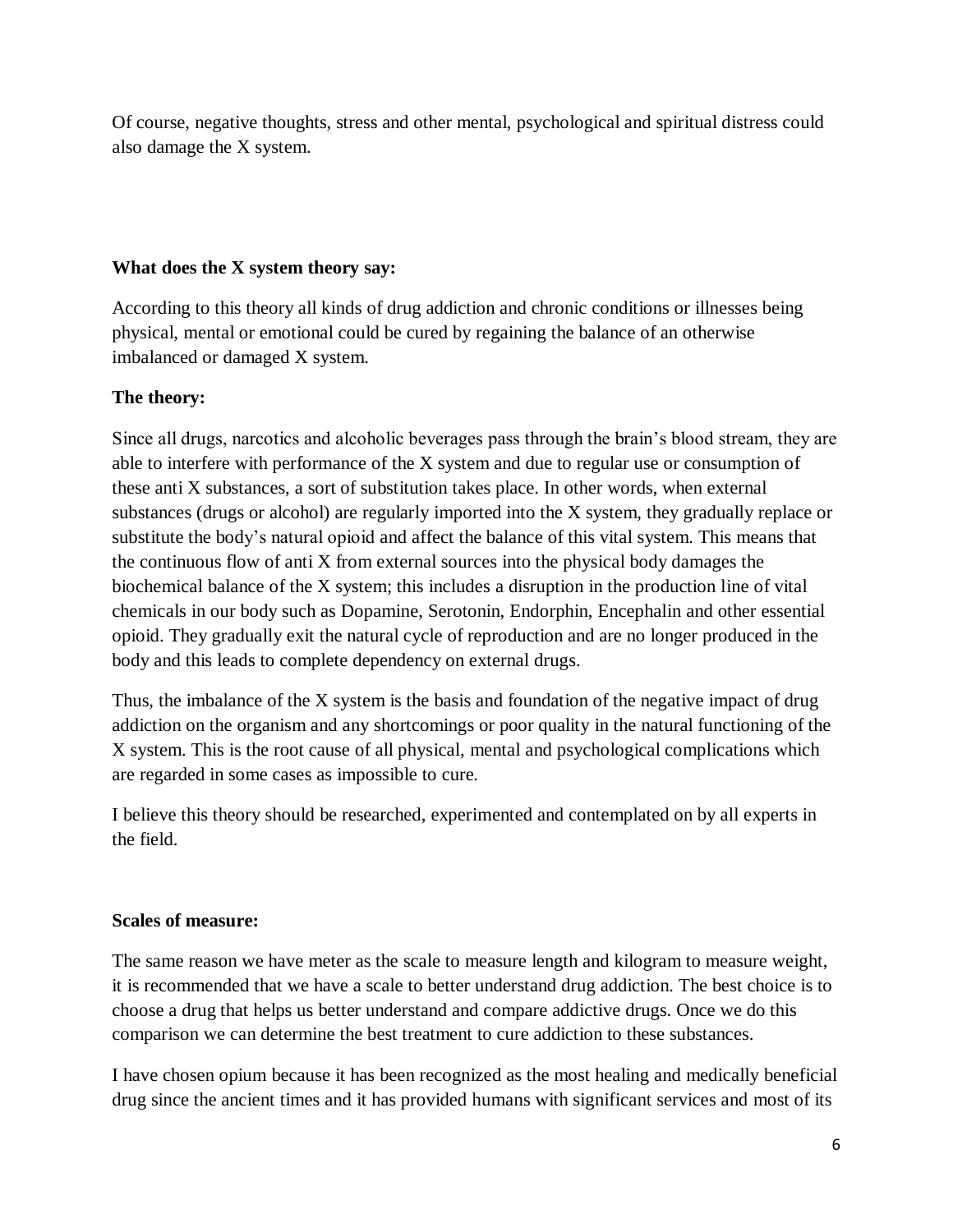alkaloids such as morphine, codeine, narceine, papaverine, and thebaine are used for medicinal purposes.

Unfortunately, humans have misused this substance and made destructive combinations out of this drug which has caused extensive damages to themselves and society as a whole. However, this could not be enough reason for us to eliminate the healing powers of opium and reject it when it comes to curing many incurable diseases including drug addiction.

Although opium consumption is a criminal act, it could be prescribed for medical reasons under doctor's supervision. It could be produced as pills or tincture similar to morphine which is legal and has medicinal benefit in medical world despite being considered a narcotic crime otherwise.

# **Opium Tincture**

Since opium is difficult to weigh in low dosages e.g. 20 or 30 milligrams for medicinal purposes, the liquid form or its tincture is suitable for small measurement of up to one milligram. To produce opium as a liquid form, we need a solvent. The best known solvent for this purpose is alcohol; the solution should consist of 10% opium, 20% alcohol and the rest pure water.

## **Chemical compounds of opium**

Opium contains many different chemical compositions and this depends on the method of production in different regions. In addition to important alkaloids opium contains mucilage, pectin, albuminoidal substances, wax, 0rubber, resin, mineral substances, calcium, magnesium, potassium, sulfates, phosphates and sugary substances containing lactic acid and neutral substances like Meconine and Porphyrosine.

The number of extracted alkaloids from opium is 25 from which 6 important alkaloids are found more.

| <b>Alkaloids</b> | <b>Scientific Name</b> | % in different Opium |
|------------------|------------------------|----------------------|
| <b>Morphine</b>  | <b>C17 H19 NO3</b>     | 3 to 23%             |
| Codeine          | <b>C18 H21 NO3</b>     | $0.3$ to $3%$        |
| <b>Narceine</b>  | <b>C23 H27 NO3</b>     | 0.1 to 0.4%          |
| <b>Narcotine</b> | <b>C22 H23 NO3</b>     | 2 to 8%              |
| <b>Thebaine</b>  | <b>C19 H21 NO3</b>     | 0.2 to 0.5%          |
| Papaverine       | <b>C20 H21 NO3</b>     | Less than 1%         |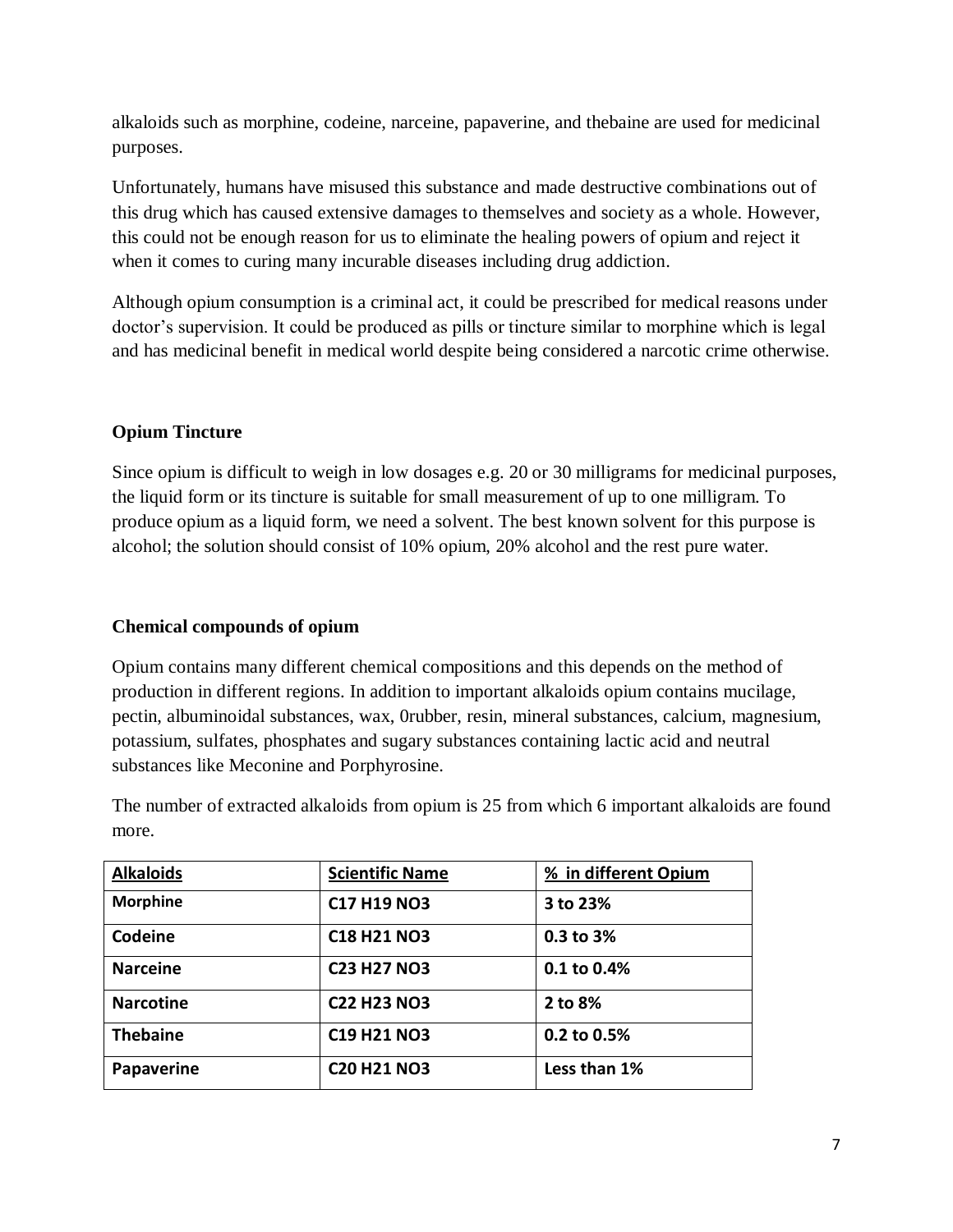| Laudanosine | <b>C21 H27 NO4</b> | Less than 1% |
|-------------|--------------------|--------------|
| Laudanine   | <b>C20 H15 NO4</b> | Less than 1% |
| Cotamine    | <b>C12 H15 NO4</b> | Less than 1% |
| Codamine    | <b>C20 H25 NO4</b> | Less than 1% |
| Cryptopine  | <b>C21 H23 NO5</b> | Less than 1% |
| Rhoeadine   | <b>C21 H21 NO6</b> | Less than 1% |
| protopine   | <b>C20 H19 NO5</b> | Less than 1% |

#### **Drug addiction and the X system**

To clarify the issue, we examine opium addiction. Although there are many factors involved when it comes to curing addiction, we summarize the main challenges into three categories: physical body, psyche and worldview.



- 1. Damages caused to the physical body.
- 2. Damages caused psychologically.
- 3. Damages done to the individual's perception and outlook towards himself, others and life

In this analysis we examine opium as the scale; other drugs from the opioid family such as heroin and morphine have similar effects. By paying attention to this comparison, we can better understand under addictive substances such as alcohol and comprehend the extent of damage they can cause. Overall, all addictive substances follow a similar pattern.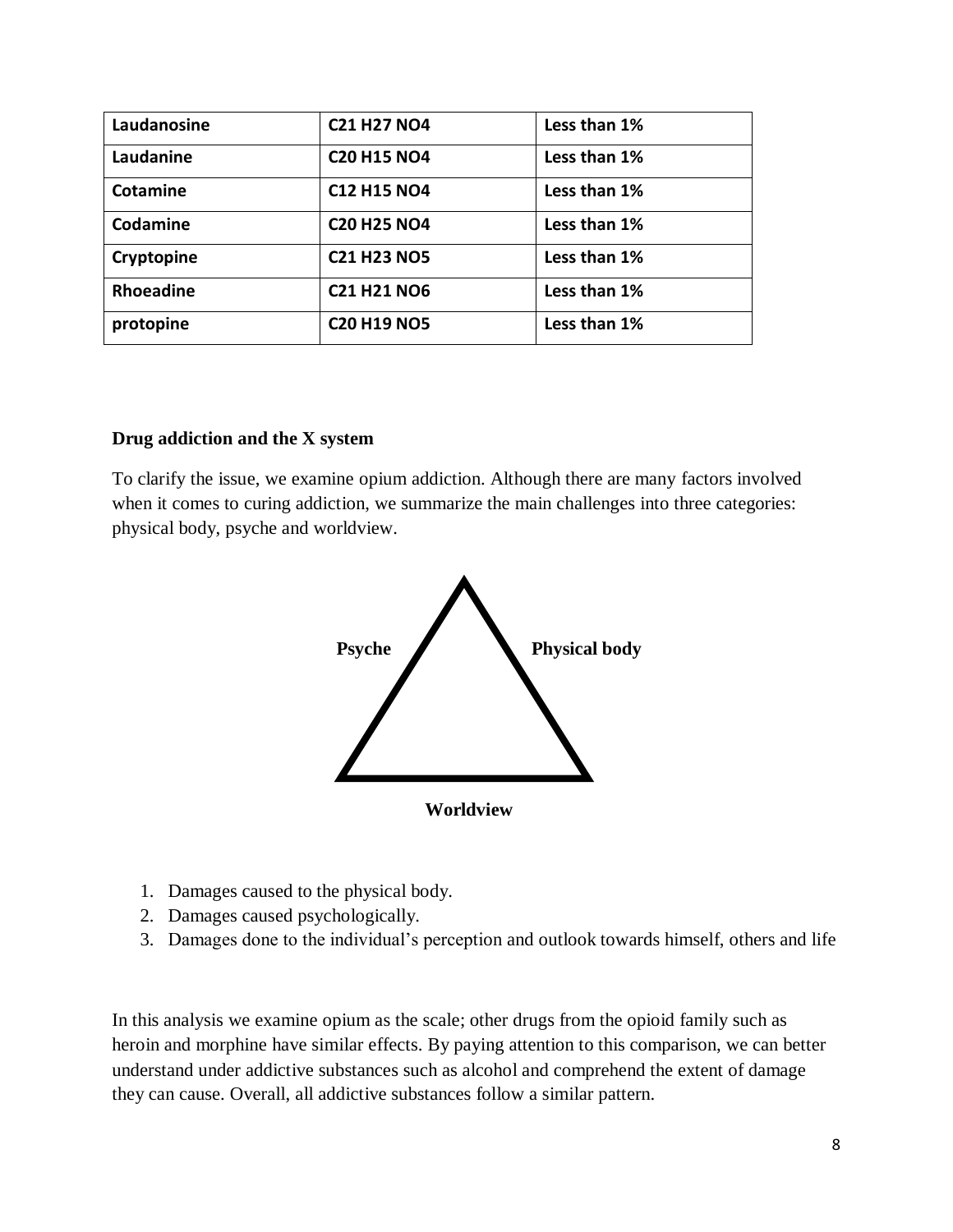# **Damages caused to the physical body**

Let's look at an opium addict for our case study. If this person decides to quit opium for any reason, what are the likely outcomes?

Most certainly, after several hours his body shows drastic reactions to lack of drugs which we can divide into two groups.

# **a) Visible symptoms**

# **b) Invisible symptoms**

# **Physical body**

## **Visible symptoms:**

They are reactions from the body that are tangible by the patient and others around him; they start within several hours from the last usage and reach their peak within the first 24 hours. The followings are the main reactions.

## **1) Frequent sneezing**

- **2) Insomnia**
- **3) Runny nose**
- **4) Bone ache, wrist, and muscle ache**
- **5) Excessive sweating**
- **6) Muscle cramp and spasm**

# **7) Diarrhea**

These symptoms do subside in a couple of weeks even if no action is taken. However, some of them such as insomnia and muscle spasm might persist.

We now face a key question:

**Question:** what causes the appearance of these symptoms? Obviously, runny nose and continuous sneezing cannot be from a cold or excessive sweating and diarrhea is not from food poisoning.

**Answer:** this is because the internal system has been affected by the influx of Anti-X (drugs) during a prolonged period of time and now, it has become completely dependent on it. Thus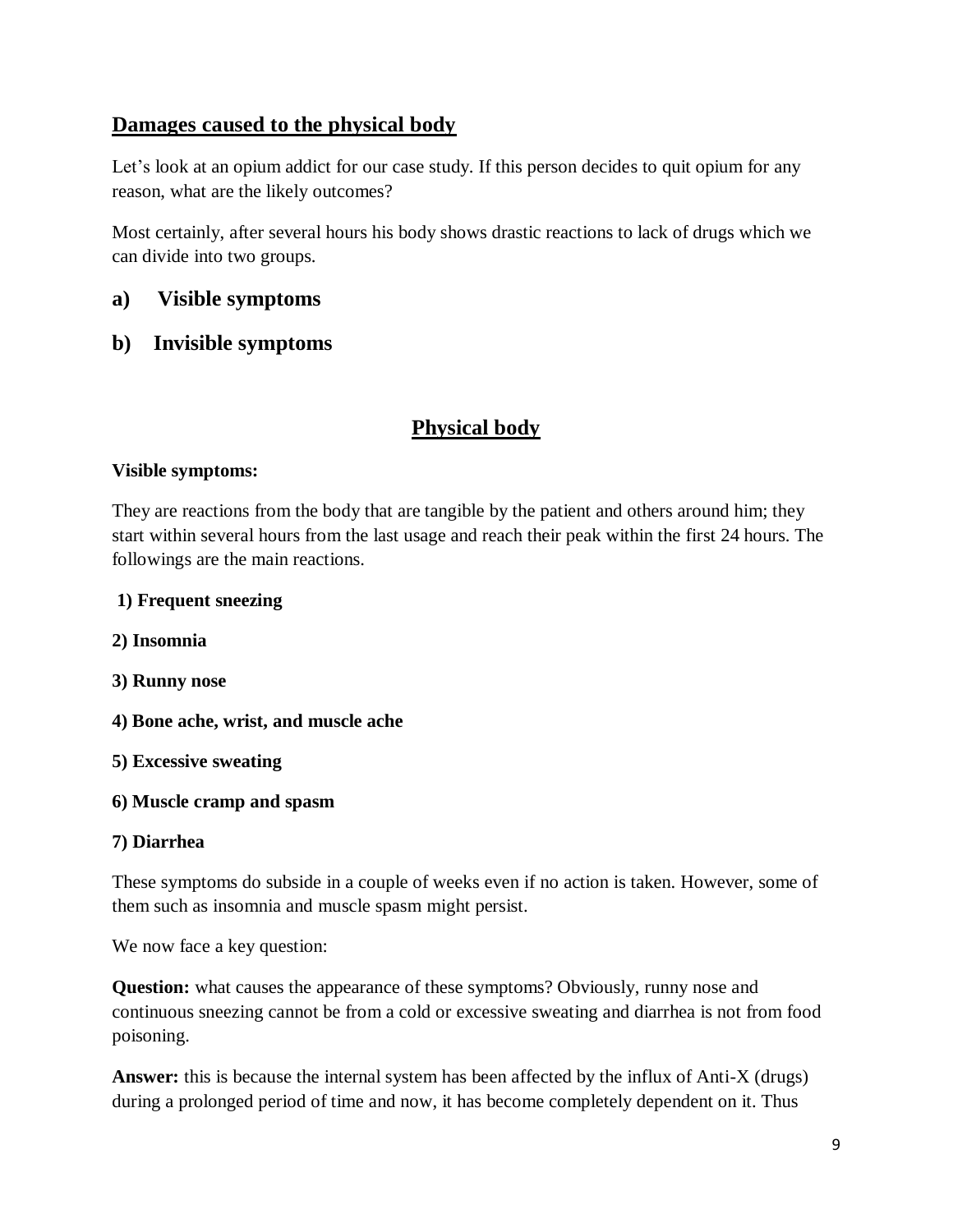exiting from its normal cycle of operation, it could no longer operate without external imports and has completely lost command of the body. Therefore, physical breakdown can be seen in different parts of the body.

We can now take a look at the current methods of treatment available while noting that none of these methods pay any attention to the X system and its vital role.

## **Current treatment methods**

To treat or alleviate the withdrawal symptoms which are often called detoxification, there are mainly three methods:

1-through a doctor's assistance using prescription medication in a short or a long period of time

2-through force by imprisoning in jails or camps

3-quitting by choice in treatment homes or centers, attending group therapy, assisted medication therapy and receiving spiritual support

# **Conclusion:**

Apparently all the above mentioned methods claim to be successful in curing the visible symptoms. However, the truth lies somewhere else and that is, a crisis for the X system which requires time and proper treatment to attain its normal capabilities.

We assume that it is us who have cured the addict whereas it is time that has allowed the system to restore and repair itself. All in all, these methods not only result in a permanent cure for the addict, but also lead to a shock and long term physical and psychological damage of the person.

In fact, due to the weakening of the immune system, the individual's resistance to other chronic illnesses is decreased; in order to clarify the matter I shall use an example. Maybe this would upset some people, but I believe that there is a truth to these issues that should be investigated by the experts. This is because the issues on hand concern the very livelihood of many people and a new hope for their incurable diseases.

# **Example:**

Since establishing Congress60 in 1998, I have witnessed 9 of our members experience heart attack and brain paralyzes; these members had more than 3 years of drug free life.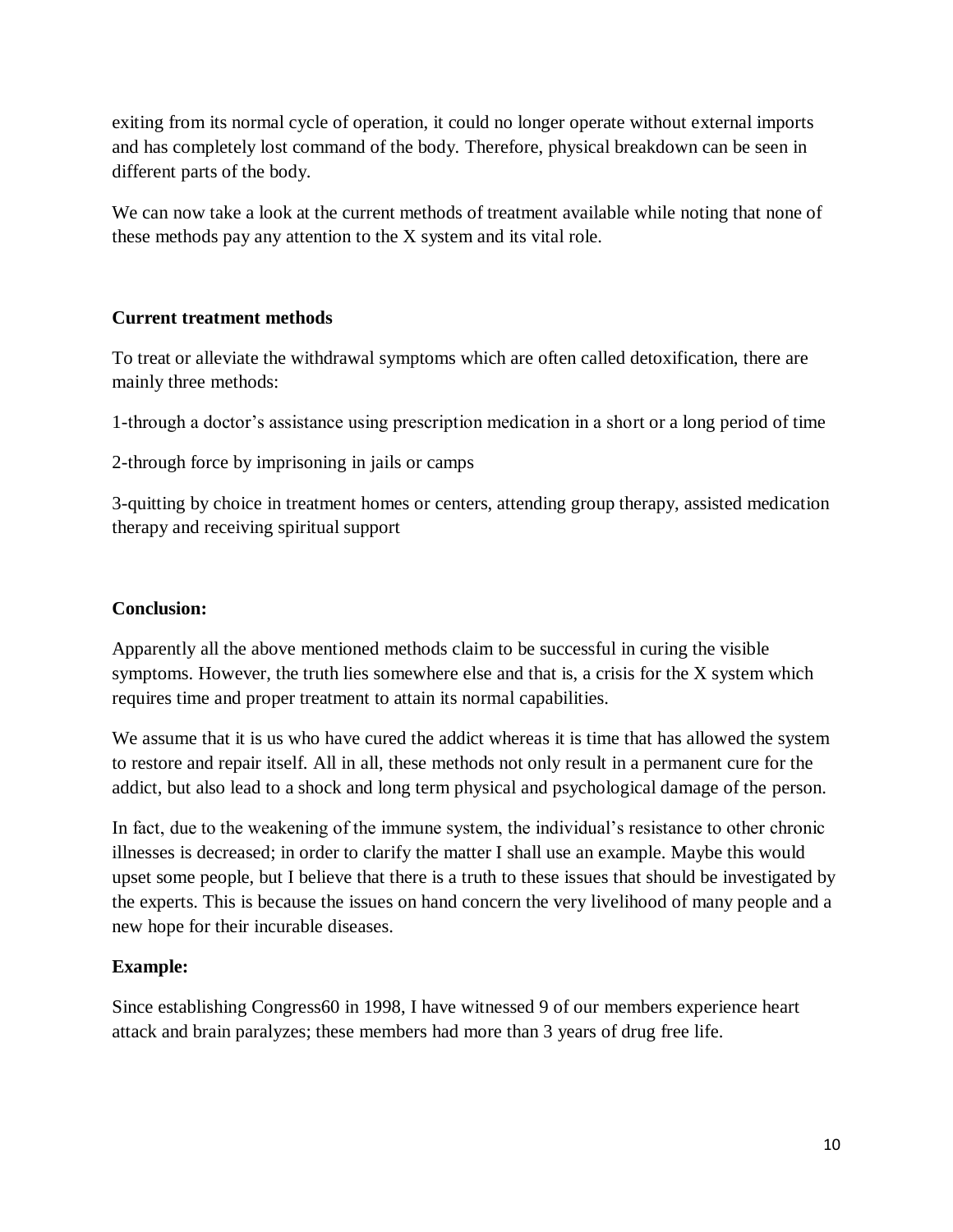Five of them who had only done detoxification or cold turkey died because of these attacks where as the other four who were cured by the DST gradual tapering method of about one year, survived. They now lead a healthy life with their families.

To examine this claim thoroughly, one can compare the statistics of death and chronic illnesses between addicts who have quit drugs and healthy individuals.

# **Psyche**

#### **Invisible symptoms:**

This phase or stage is the most sensitive and crucial part of the healing process and has been constantly ignored by the specialists and experts. Of course the reactions or symptoms in this phase also existed in the first stage but less attention was given to them. For example someone who is having diarrhea and stomach pain, and is constantly going to the bathroom, doesn't notice his depression.

These symptoms include:

- **1) Depression**
- **2) Hopelessness**
- **3) Isolation**
- **4) Indifference or lack of motivation in life**
- **5) Impatience or lack of tolerance**
- **6) Excessive Exhaustion**
- **7) Insomnia**
- **8) Laziness**
- **9) Forgetfulness**
- **10) Abnormal crying**
- **11) Awaking of sexual desires**
- **12) Premature ejaculation**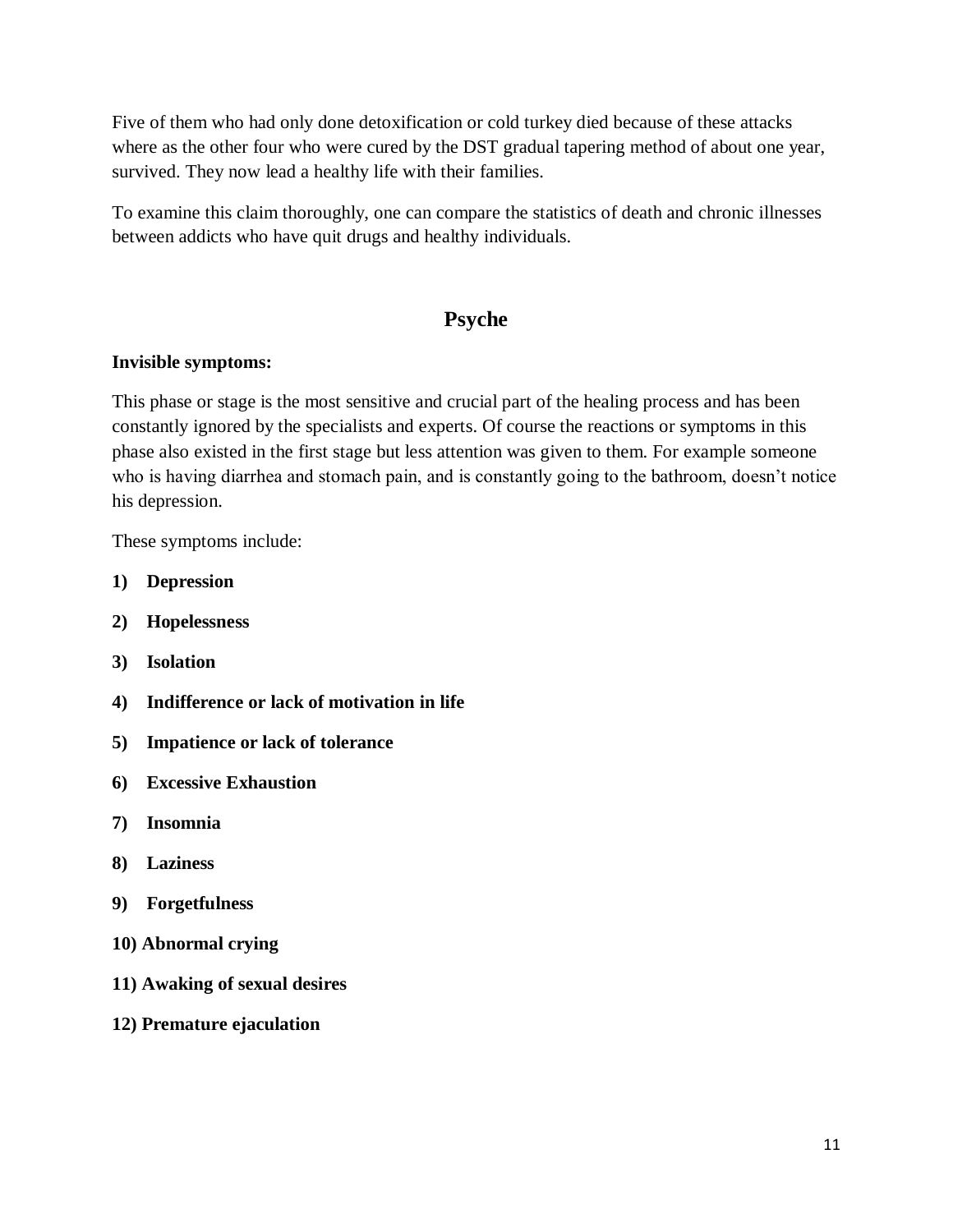It should be mentioned that in this phase, there is a surge in sexual tendency of the individual alongside the inability to maintain such activities due to premature ejaculation. There is also the case of sticky saliva in the throat and muscle spasm which still lingers on.

Some view these symptoms as only psychological which I have to disagree. I should state that mind and body are interconnected and have a direct relationship in which one can influence and affect the other. In other words, physical complications affect the mental state and vice versa.

It has been proven scientifically that our mental and physical states are caused by certain biochemical reactions.

For instance, if an individuals' serotonin production is less he could become depressed or if the dopamine production of a person is more than normal, the person could experience schizophrenia; the opposite could also lead to Parkinson's disease. If this bio-chemical balance is healthy, the individual enjoys a natural state of happiness and bliss. Similarly, there are tens and hundreds of such chemicals where an imbalance in their production could lead to all kinds of physical and mental complications and illnesses.

I want to state that the root of all physical problems which an addict faces is due to improper import of Anti-X substances into the body. This in turn causes an imbalance in the system and result in malfunction of the entire system. Through group therapy, mind therapy, spiritual training and sport we could only repair a small part of this complex system. We would not be able to restore it back to its normal productivity using the above mentioned methods.

We must definitely designate a proper substitute drug as medication and allow enough time to restore and repair the X system fully. To implement this, I have suggested the DST method of gradual tapering using opium or opium tincture as medicine and I have received wonderful results.

**Question:** can we restore and repair the X system by using methadone, naltrexone and buprenorphine or any other drug?

**Answer:** we can restore the X system to a certain extent using methadone and buprenorphine as medicine implementing the DST method fully in order to achieve the optimum result. However, naltrexon fails completely as a substituting medicine and does not have any benefit.

## **Question:** why?

**Answer:** I have to use an example to illustrate my point better. Similar to how we need construction materials to start building a structure such as water, cement, wood, metal, bricks and etc. to restore a building we require specialists like architect, electrician, plumber and others. To restore and repair the X system we need a medicinal compound that contains a variety of elements. This compound is only found in opium which is completely compatible with the X system whereas methadone and buprenorphine are not. I believe they are made of one substance.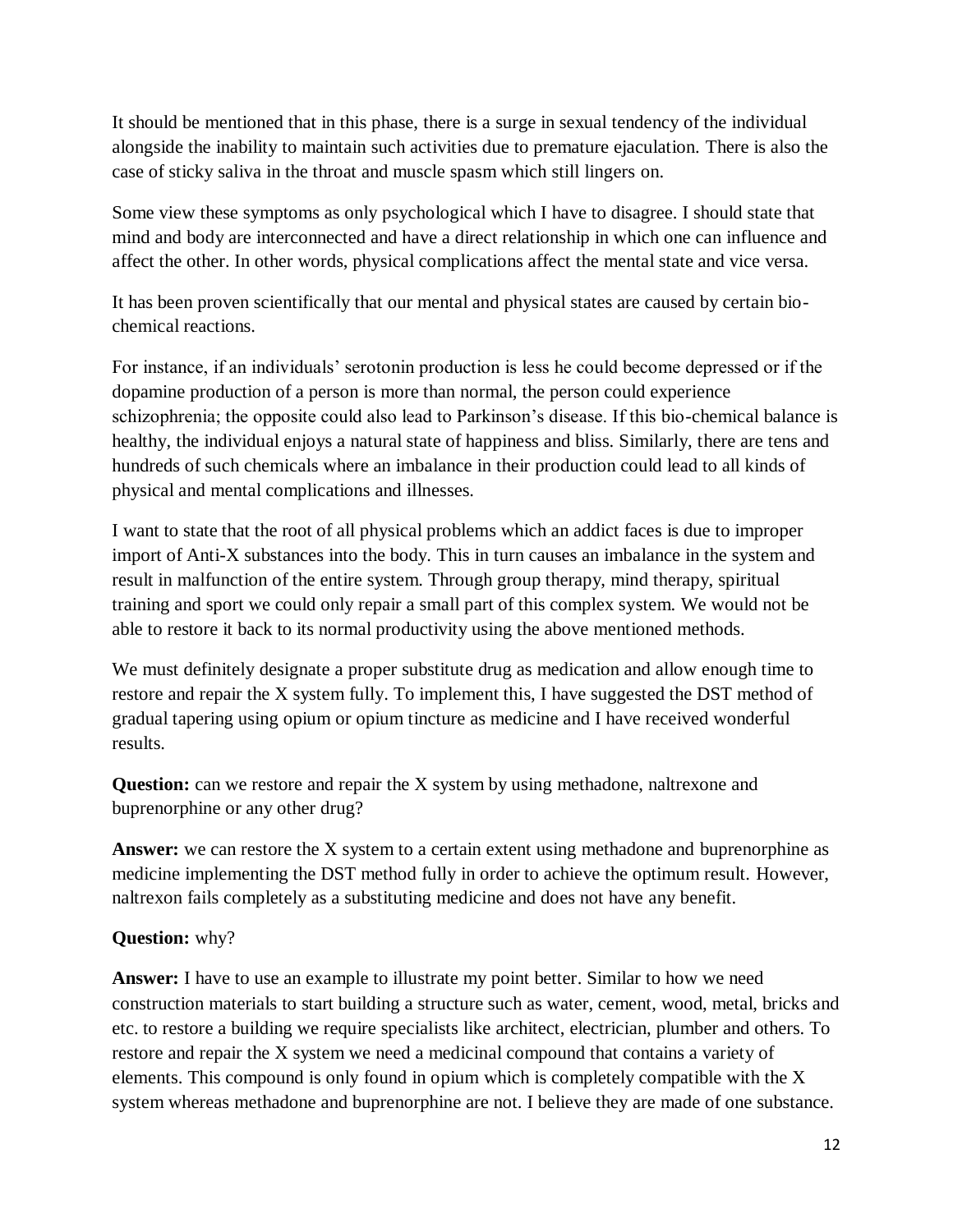Currently opium tincture is manufactured in Iran as an official medicine for the past four years after obtaining successful results in various pilots; it is provided by the health ministry for our clinic. Out of the many pilots that participated in the assisted medication treatment from various NGOs, DST method from Congress 60 had the most numbers of successes with the least number of relapse which surprised many experts.

## **Worldview**

I use this terminology to refer to a manner in which the individual observes the universe, his way of thinking and outlook on life, himself and his love ones and society as a whole including their relationships. As mentioned before, negative thoughts, stress, hopelessness, failures in life, lack of success and mental pressures of various sorts damage the X system.

Therefore, we should gradually tackle this issue in a precise and calculated recovery plan which ultimately leads to slow but concrete changes in the drug infested mental state of an addict. I can name a few areas for training such as life skills, sports and arts alongside group therapy.

In congress 60, I have written fourteen valleys to alter and repair the thought pattern and mental state of the addicts which are similar to the 12 steps of the NA. These valleys are published in a book called 'Love, Fourteen valleys for Recovery' that has been published on Williamwhitepapers.com and Faces & Voices of recovery website.

The role of sports and arts in recovery are emphasized in Congress 60 through 14 kinds of sports and various art programs and are of monumental value to our recovery program.

## **Conclusion:**

To draw a conclusion of the argument, I shall present several principles vital to understanding the recovery process and the restoration of the X system.

# **First principal:**

The human physique is able to repair and restore most of its own natural physical and mental phenomena in most cases given the appropriate conditions and necessary time period in order to create the optimal balance.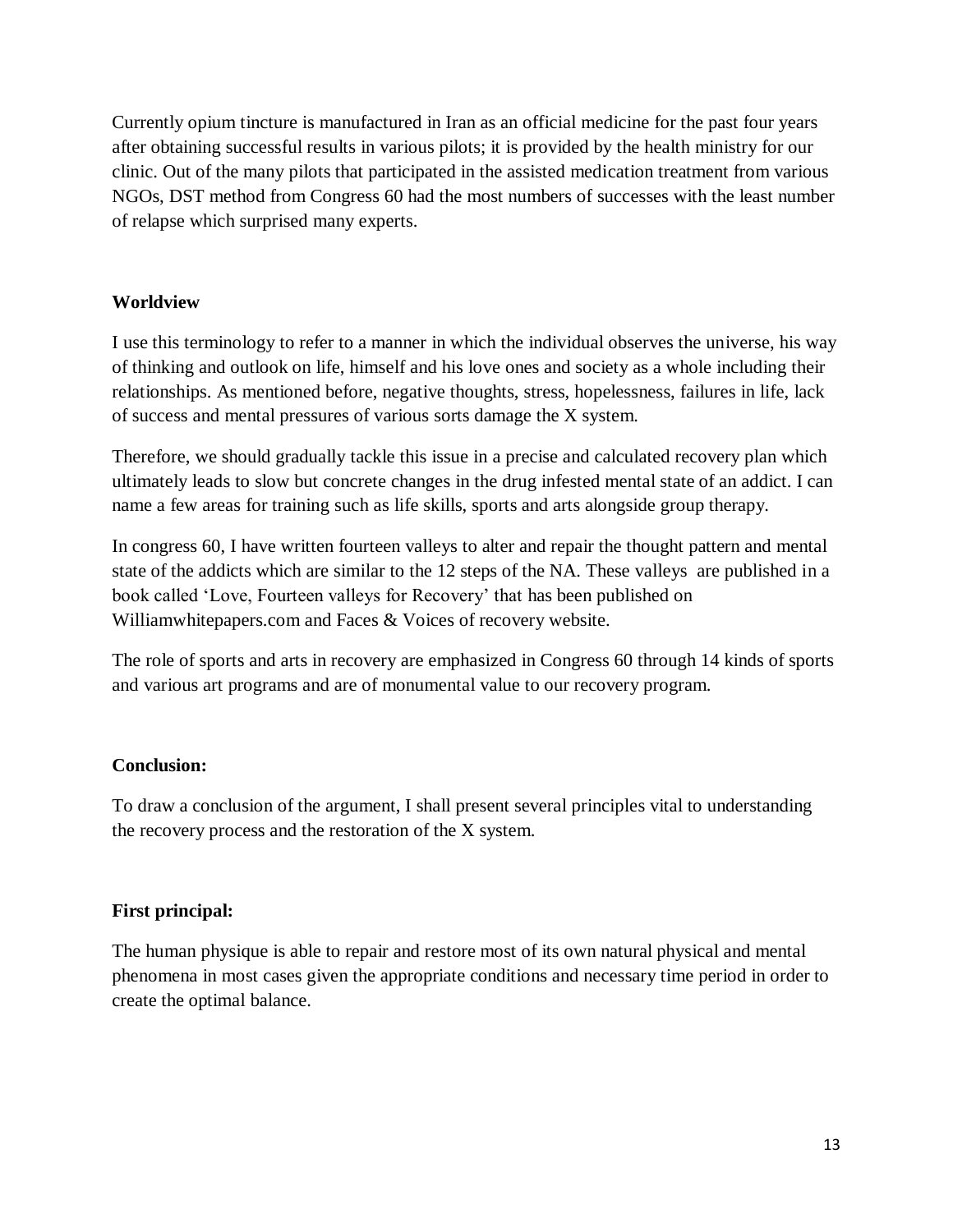#### **Second principal:**

#### **The reverse course of action (The Recovery of the X system)**

During addiction and its progress (anti X), the natural course of the  $X$  system is affected and an imbalance is created; however, if on a precise timetable and strict guidelines, the addict would taper the anti X or its suitable substitution during a 10 month period, we arrive at a phase where the consumption of the anti X or the medicinal substitute is almost zero and fully stopped.

Under these conditions we can restore up to 70% of the natural function and balance of the X system and if this reverse course of action (gradual tapering) is done using opium as suitable medicinal substitute, the natural balance is fully regained and in some instances, better than what it was prior to drug addiction.

## **Third principal:**

#### **Restoration**

Since an imbalance in the natural process and functioning of the X system could lead to a variety of physical, mental and psychological dysfunctions and complications, even in cases where it is inherited through genes, the X system repair and restoration can lead to the complete cure of the chronic illness.

These issues should definitely be researched and studied by the experts in the field; congress60 is ready to present such cured individuals and partake in any collaborative experiments.

## **Fourth principal:**

#### **Chronic psychological conditions**

Many conditions such as schizophrenic, bi-polar, manic depression, suicidal tendencies…which could have genetic causes, have come about as a result of damage to or imbalance of the X system and are regarded as impossible to cure by many experts. I believe that they could be treated and cured through the DST method, using opium as the medicine. Congress60 is willing to collaborate on any research and study projects regarding this claim.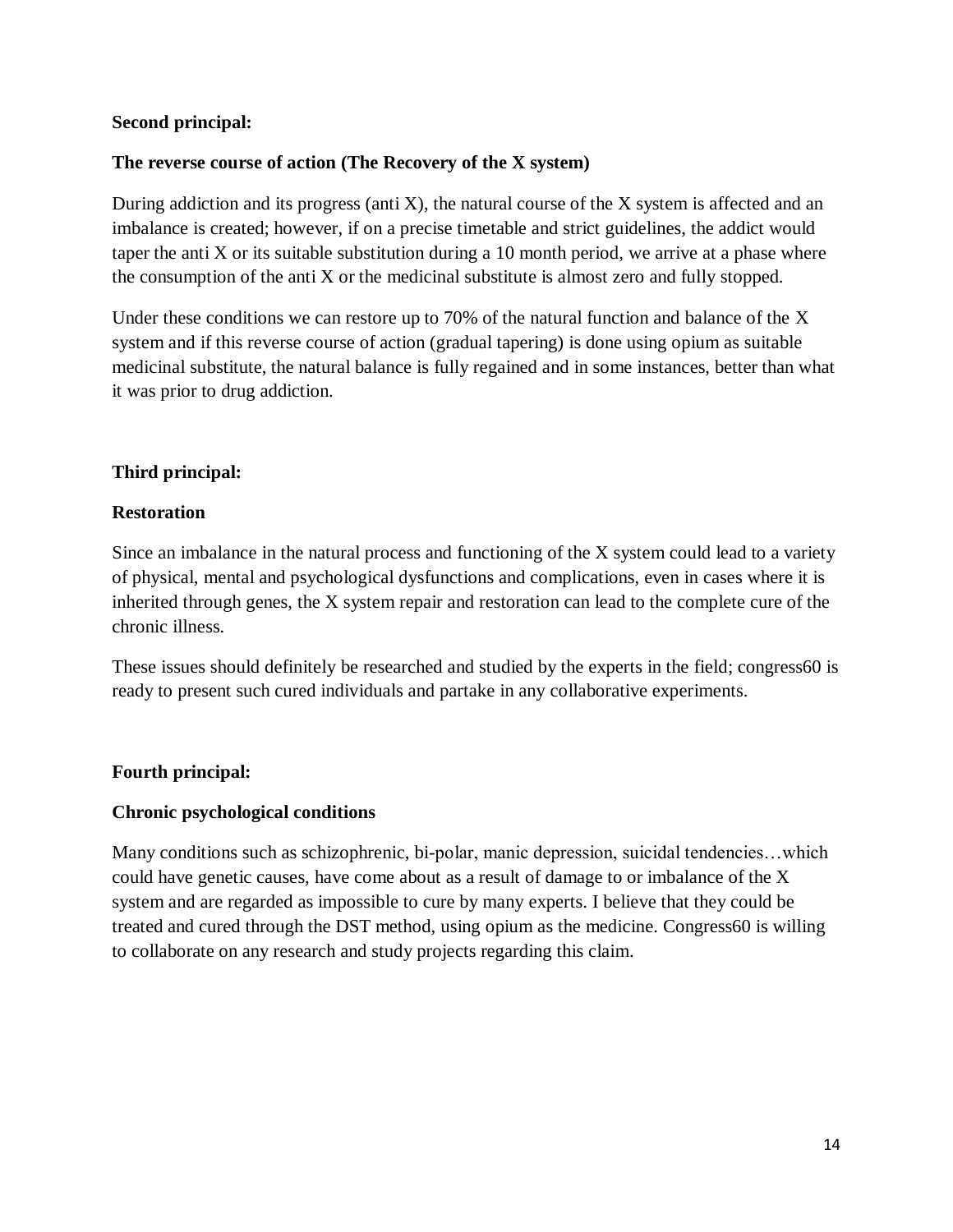#### **Fifth principal:**

#### **Physical illnesses**

The reason for many physical illnesses and complications such as migraine, lung and heart diseases, digestion… is the malfunction of the X system and they could be treated by the DST method, using opium as the medicine. This claim could be investigated and there are such cases in congress60 who have been completely cured of their illnesses upon successful DST treatment.

#### **Sixth principal:**

#### **Opium**

With reference to ancient and contemporary medical books and recognizing the effects of opium and its compounds, opium or opium tincture is probably the most pragmatic and effective medicine that could successfully repair and restore the X system considering the existence of various alkaloids it contains such as morphine, codeine, narcotine, papaverin, narceine…

These contain a wide spectrum of elements necessary to restore and repair the X system which, intelligently absorb the necessary materials from these alkaloids in order to restore and repair itself. It should be mentioned that knowledge and awareness of the amount of opium used, the time intervals and manner of use in the method of DST is very important and vital in attaining a perfect restoration balance of the X system.

All these assumptions could be investigated and determined scientifically through experiments on animal and research on cured individuals or those who are currently being treated by the DST method.

#### **Seventh principal:**

#### **The method of treatment**

The DST method is the method of treatment and is explained below:

**D:** stands for coefficient of 0.8 used in calculating a reduction or increase of a dosage

**S:** represents the steps in which a fixed dosage is reduced or increased and it's 21 days

**T:** the length or the minimum period of the treatment which is 10 months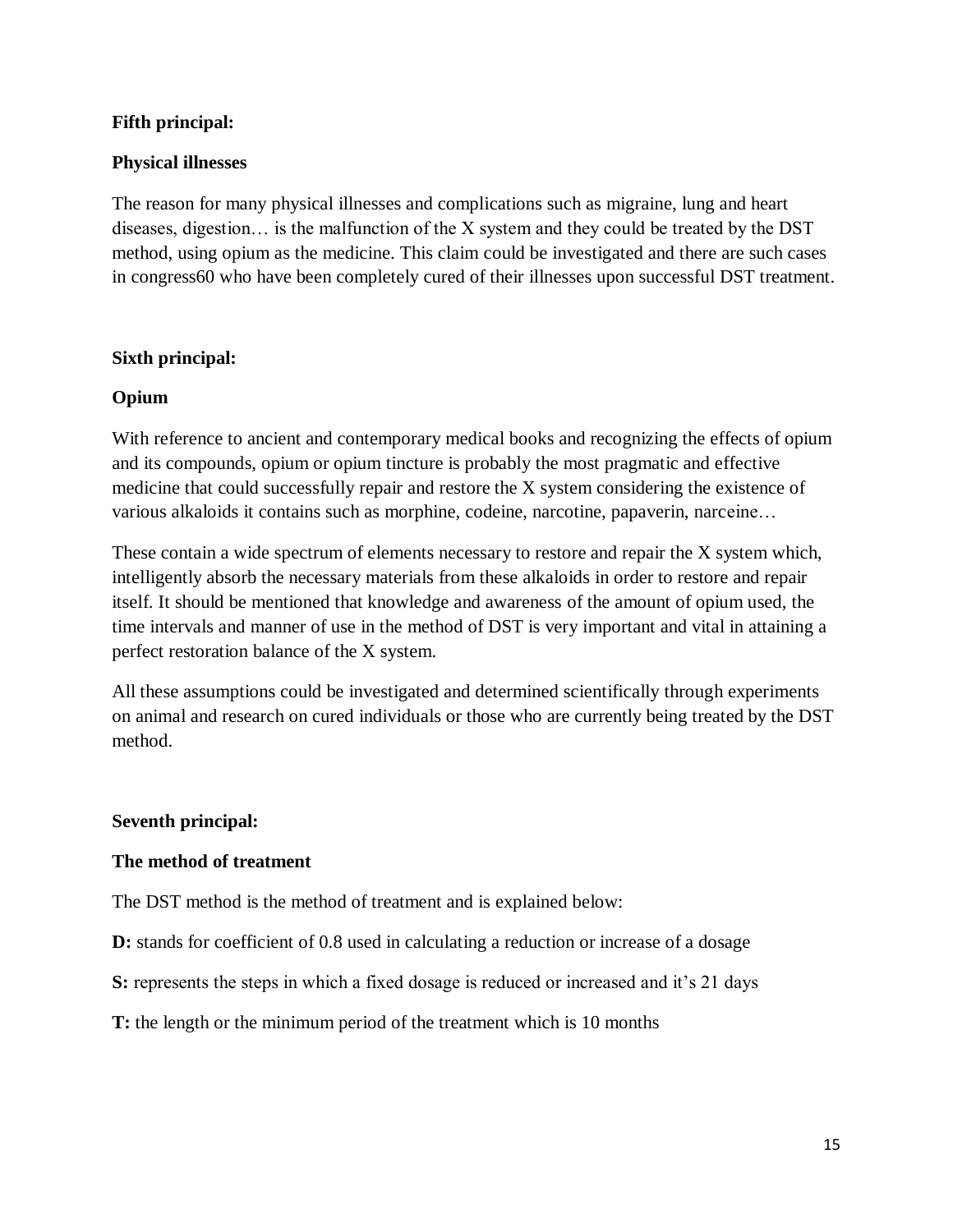The full details explaining the implementation of the DST method are available in my books and writings; in this method, the amount of medicine (opium) of each step is calculated precisely and then tapered or increased every 21 days according to the 0.8 coefficient.

In some cases, the patient begins taking the medicine (opium) in dosages ranging from 20 to 50 milligrams and this might go up to maximum of 300 to 900 milligrams depending on the condition of the individual in the treatment, prior to the beginning of the tapering process.

For those who are addicted to high consumption of opium, only the gradual tapering process applies. To be able to complete the treatment process and cease the intake of opium altogether, the patient has to arrive back at the initial stage of 30 milligrams per day before becoming drug free.

#### **An important reminder:**

All kinds of sleeping pills, anti-depressants and relaxants which are prescribed by an expert specialist in order to reduce the withdrawal symptoms and assist the treatment process within a designated time period could help the restoration process of the X system in a specific area. However, if they are used without discretion and increased gradually while constantly being changed, would only lead to more harm and damage of the X system; the substitution process will take place and a simple addiction to certain drugs could lead to severe mental and physical complications.

**Hossein Dezhakam** [hosseindezhakam@yahoo.com](mailto:hosseindezhakam@yahoo.com)

**Tehran, September of 2011**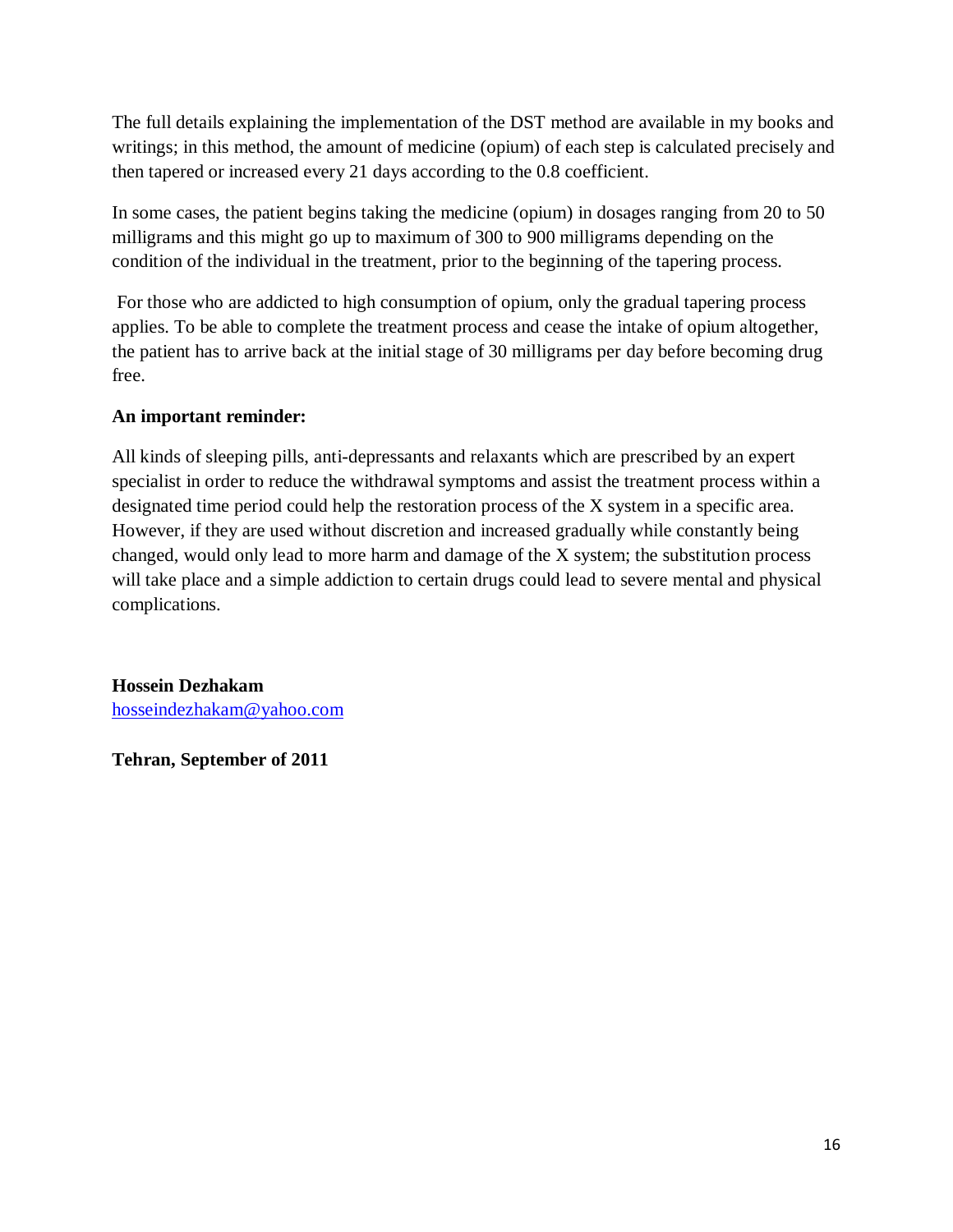**The following is the viewpoint and observation of some members of the advising team about the X system theory.**

## **Dr. Maghari**

My introduction to Congress 60 goes back to the year 2007. In that time I had the responsibility of running one of the hospitals of Tehran medical University. The hospital had a ward specifically for drug addiction.

Although my expertise is colorectal surgery and proctology, I had to familiarize myself with various drug addiction treatment methods. After several years in that hospital, I realized that all the treatment methods practiced in there were useless as the rate of relapses were extremely high.

The reports that I was receiving from Congress60 progress and activities were very encouraging and upon further investigation, it was clear that the DST method of cure in addition to the group therapy sessions and their arts and sports programs were thoroughly effective with positive results.

An important point that I noticed as an experienced physician was the complete healing and recovery of addicts with history of serious somatic, psychosomatic and psychological conditions upon successfully completing their treatment period. In another word, once their DST method of treatment was over, there were no signs of their physical and mental disorders.

Such cases were so frequent that a through survey, research and study of the effect of the DST method on these patients seemed essential. This process involved the restoration of the natural balance of the X system, its return to normal functioning and eventually complete disappearance of the illness and its symptoms.

The above mentioned research has thus begun in the brain and spinal research center (BASIR). Furthermore, the effect of the DST method on several patients resistance to treatment for Ulcerative Colitis surgery has been extensively researched and these patients showed tremendous signs of recovery so much so that their names have been taken off the surgery's waiting list.

Upon observations of these cases and other such evidences, the need for further research and study on the efficiency of the DST method and restoration of the X system is deemed necessary in addition to the immense hope it has raised in regards to curing chronic diseases.

#### Dr. Mohammad Hassan Maghari

-General practitioner (GP) from Vienna University

-General surgeon from Tehran University of medical science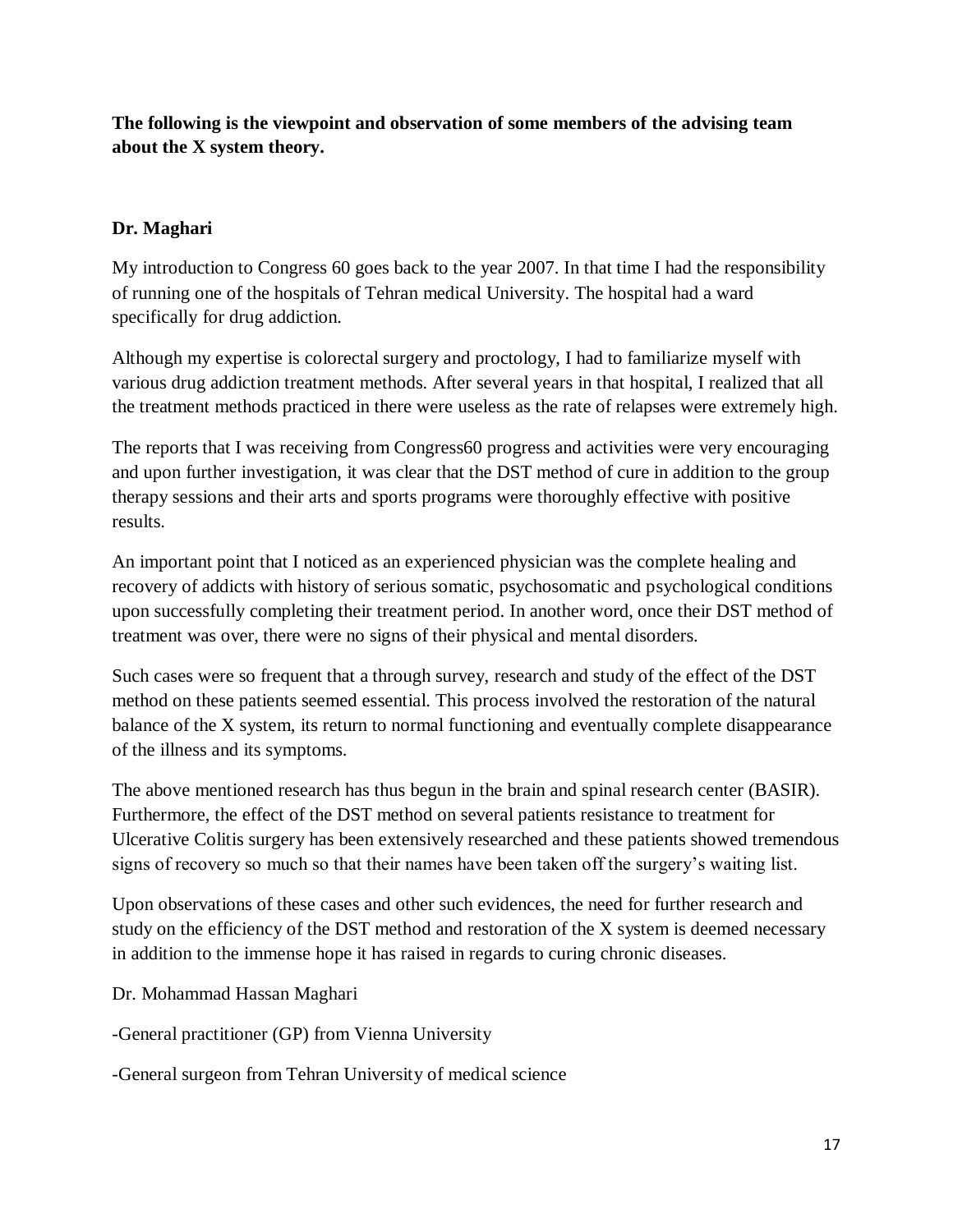-Fellowship in Colorectal surgery and proctology from Donav hospital, Vienna and Colorectal department of Erlangen University and department of surgery of Vienna University.

[-Maghari2004@yahoo.com](mailto:-Maghari2004@yahoo.com)

## **Dr. Haj Rasooli**

# **How beautiful it would have been if our thinkers had bravery and our brave, the thinking power.**

I'm happy today and my happiness has a reason…this is because after years of research, a great wish of mine came true. A great thinker has come about in Iran that has experienced immense suffering and pain and yet, had the courage to tap into the ancient history, culture and knowledge of his country to help himself come out of the dark world of drug addiction.

He first tested his method on himself and upon its completion, assisted thousands to achieve the same. One must distinguish clearly between quitting and cure, there's a world of difference between the two. This humanitarian researcher has discovered another theory by gradual evolving of his ideas which can transform the world greatly not only in treatment of drug addiction but also many other physical and mental diseases of our century.

Iran is a country rich in culture and has an ancient history so much so that Ebne Sina's book of law has been a source for medical fields for over ten centuries.

Great thinkers such as Rumi, Saa'di, Hafez, Khayaam, Att'ar, Nezami and, many other philosophers and mystics have challenged the world's philosophical opinions. The many cultural and historical symbols that are scattered all over this land shows the exchanges it had had with other civilizations.

The Renaissance era brought up a revolution in sciences, arts, culture and society which led to creation of new sciences and wide spectrum of knowledge and information. Great thinkers, inventors and scientists of the early periods usually experimented their theories on themselves.

The Wright brothers risked their own lives to achieve the humanity's greatest desire, flight; those who thought of the same idea prior to them had paved the way for them. Marie Curie sacrificed her life on experimenting radioactive materials on herself; Louis Pasteur led a difficult life to be able to discover the science of microbiology to revolutionize the medical world and many other such individuals.

This era brought about a wave of research to numerous mysteries and questions and created innovative research methods so much so that ancient knowledge and findings were gradually forgotten and talking about some of them even became a taboo.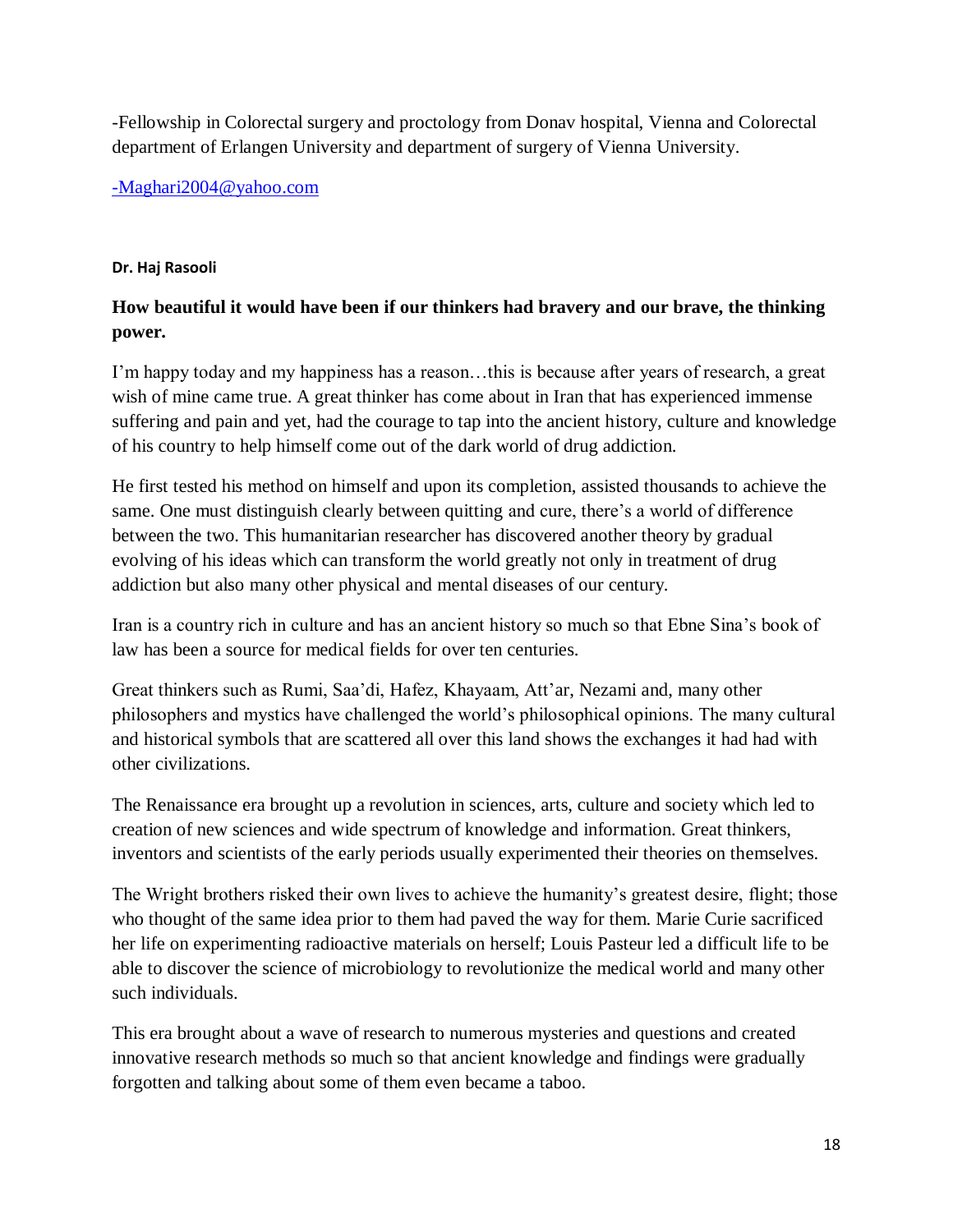Maybe in its continuation and besides the medical and technological advances that brought comfort and serenity to humanity, the essence of our humanity is fading gradually. Various diseases are a cause for suffering for people of this age. The efforts of doctors and specialists are centered on reducing the symptoms of the illness rather than to recognize the roots cause and its elimination.

Therefore, creation of every type of medicine was to reduce the symptoms of the illness in exchange of suffering many new side effects and so, the vicious cycle goes on.

The rapid rise of laboratory researches and publication of scientific papers affected the courage of scientists and thinkers and most researches went in the direction of sedative medication.

Addiction to drugs, stimulants and alcohol is a dangerous phenomenon on the rise which threatens the safety of our global community. In the last two centuries production, distribution and use of opium have caused the addiction of millions of people worldwide especially in the Middle East; whereas this drug was a powerful ancient painkiller with healing and sedative qualities. The proper and supervised use of this medicine was considered a treatment method.

To treat opium addiction in recent years, morphine, codeine, heroin and many other drugs were produced in labs and each time it was announced that these compound and derivatives are the definite cure for opium addiction even though their higher addictive qualities were proven a while later.

The manufacture of other medicine such as methadone, buprenorphine, clonidine, naltrexone…gave the news of a successful substitution every time but proved to have even worse side effects than opium and created major difficulties for addicts seeking cure.

Invention of lab manufactured and tested medicines without compassion and creation of commercial treatment methods in addition to major advertisement claiming miraculous quick recovery from addiction also fell short; each time an addict relapsed after trying out one of these methods, more hopelessness spread to families and society as a whole.

This trend continued on vigorously to the extent of creating a common belief among most addicts and sections of society which states that addiction has no cure and no addict is able to come out of it. Another popular false belief is that addiction can be treated in a very short time (3 hours or 3 days) through methods of detoxification such as UROD.

These false beliefs and continuous relapse by addicts created an inclination to either give up hope for a definite cure or indulge extensively in drugs with a confidence of a quick recovery.

During this time a new approach was introduced by someone who had experienced the devastation of drug addiction and had managed to redeem himself. He reintroduced the hypothesis of drug addiction using a scientific approach and proved that most addicts have no idea about the mechanism of addiction, its roots and harmful results. This is the reason why most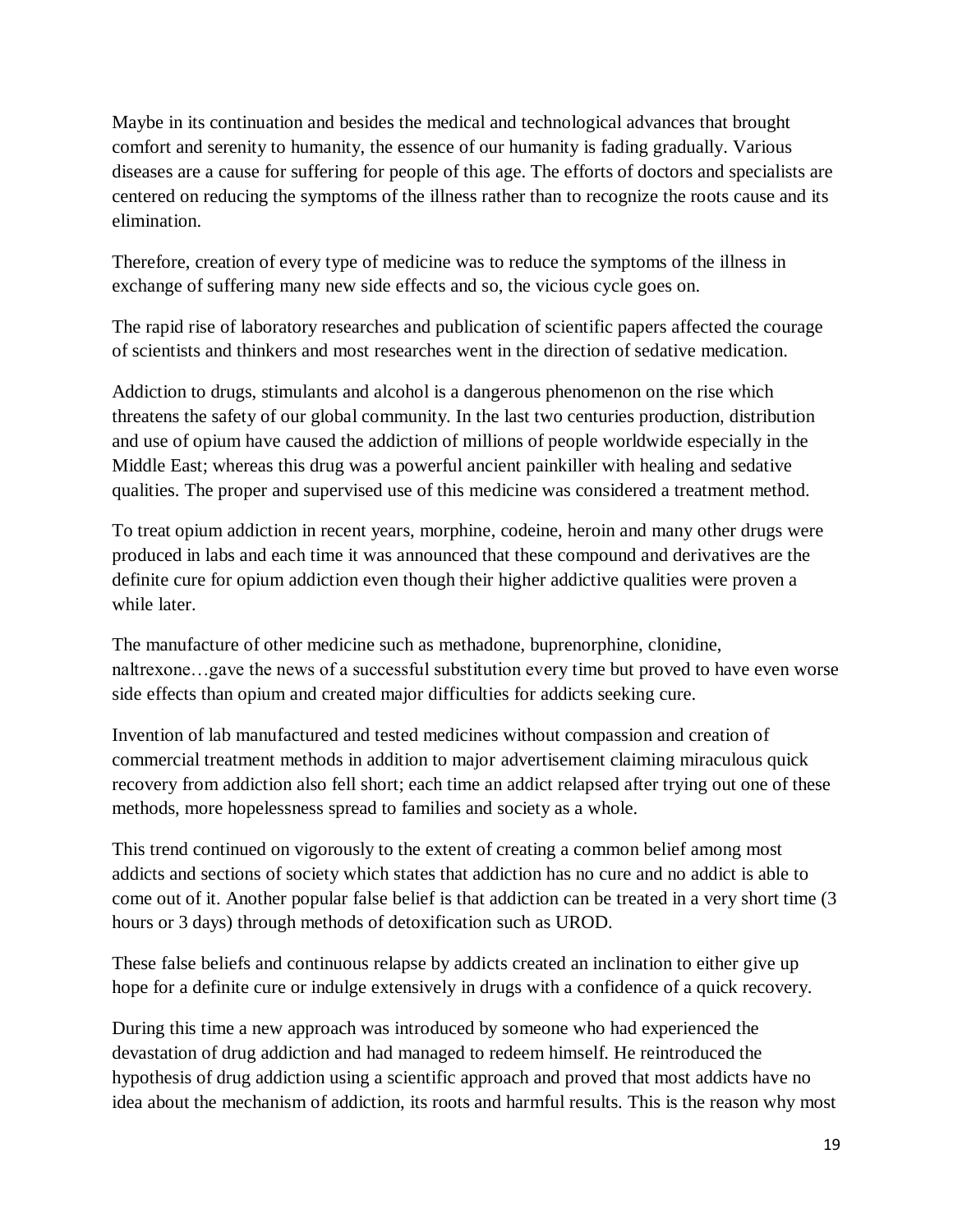addicts use drugs indiscriminately to an extent that they are either very high or are experiencing withdrawal symptoms and very few ever know such a things called balance.

This pioneer concluded that quitting drugs is not the proper meaning and a proper definition is needed to tackle this issue. He gained this knowledge through bitter defeats he went through as a result of improper treatment methods. He came up with a new terminology for the world which is 'curing addiction'. To treat every pain there must be a remedy and by relying on a spiritual principle which states 'the enemy of each thing is within it' he chose opium as the remedy for addiction to all kind of drugs.

Thus, a substance that had been a healing medication for centuries and as a result of political, social and economical abuses had become a cause for destruction and suffering of the society, once again became the remedy.

The existence of more than 40 alkaloids in opium proves why it was so widely used as a remedy for various illnesses in ancient Greece, China, Egypt and Iran.

This brave thinker, researcher had experienced the painful symptoms of quitting opium and realized that by calculated and precise tapering one could reduce the horrible side effects of sudden cessation. This could help cure the insomnia, diarrhea and sexual complications resulted from lack of drugs in the body. These symptoms are alleviated due to the existence of alkaloids in opium such as codeine, narceine, narcotine, papaverine and etc.

By presenting the hypothesis of drug addiction and discovering the mechanism of addiction which damage the neurotransmitters and bio-chemical systems within the body, he demonstrates that treatment must be gradual. This is because these entities within the body have to be restored and their malfunction has led to damages on the mind, body and worldview of the addict in a prolonged period of time. Therefore, their repair and healthy restoration also requires time and patience.

The gradual tapering of the drug by using opium or opium tincture is the basis of his DST method of treatment alongside the training provided for the families of the addicts.

The perfect cure of thousands of addicts through the DST method using opium tincture as the medicine in addition to mental training, sports and physical activities, arts and group therapy proves the efficiency of this method comparing to the popular treatments currently available.

Today, this courageous researcher has presented the X system theory which challenges the modern medicine and its popular methods in treating physical and psychological illnesses.

He believes that the complex bio-chemical system in the physical body that comprises of hormones and neurotransmitters reacts differently under various circumstances. So long as the production of these vital entities is in balance, the health of the individual is intact. He calls this state the X system.